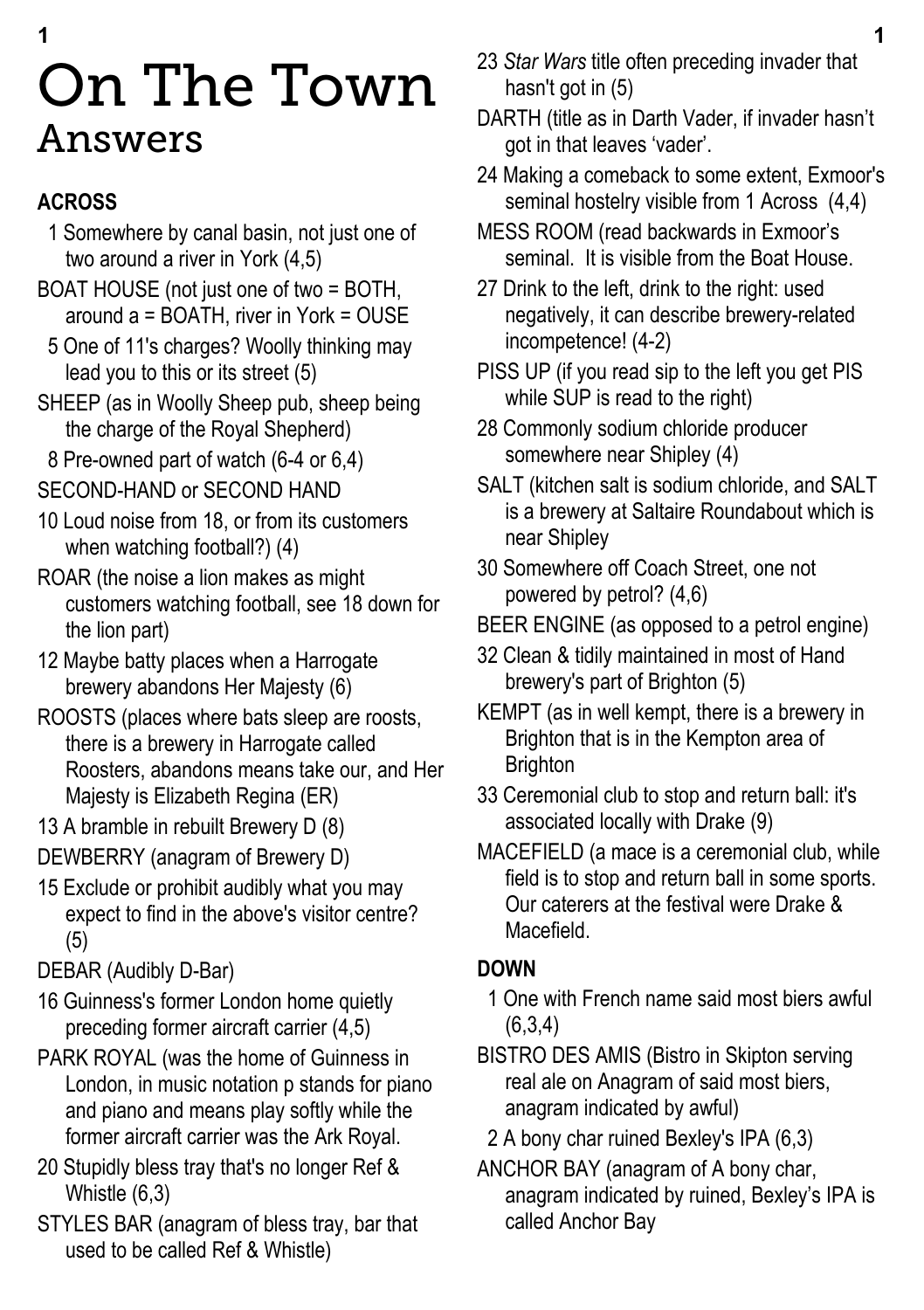- 
- 3,29 Product of Harvey's or (sadly no longer) Naylor's from initially ordinary Lakeland valley (3,3)
- OLD ALE (Harvey's brew, and Naylor's brewed a beer called Old Ale. Initial letters of ordinary Lakeland give OL and valley gives DALE
- 4 Stout man from Settle? (5)
- ERNIE (as in Ernie's Milk Stout from Settle Brewery which was in the beer list for the festival)
- 6 Something Black on Skipton High St.? (5)
- HORSE (as in Black Horse on Skipton High Street)
- 7 Marstons (or maybe Inveralmond) product found at centre of seepage (1,1,1)
- EPA (Marston's and Inveralmond both make a beer called EPA, the letters are at the centre of seEPAge)
- 9 True net improbably one alleged to bear a golden pear? (3,4)
- NUT TREE (anagram of True net, anagram indicated by improbably, the rest of the clue refers to an old nursery rhyme "I had a little nut tree, nothing would it bear, but a silver nutmeg, and a golden pear")
- 11 Excitedly help drayhorse for Farmer George (reigned 1760-1820) (5,8)
- ROYAL SHEPHERD (pub in Skipton, excitedly indicates an anagram of help drayhorse while Farmer George refers to King George III who reigned from 1760 to 1820
- 13 Inverted conjunction is part of everyone's make-up (1,1,1)
- DNA (invert the conjuncture AND)
- 14 Wonder of Keighley? Just for starters, it's only a sort of frying-pan (3)
- WOK (starting letters of **W**onder **o**f **K**eighley)
- 16 Acronym for perfectly unpretentious boozer? (3)
- PUB (acronym taking the initial letters of **p**erfectly **u**npretentious **b**oozer)
- 17 Play with artificial people by Czech writer Karel Čapek (from Peru really) (1,1,1)

**2 2** RUR (a play by Karel Čapek, the letters are in Pe**ru r**eally, the play title RUR stands for Rossums Universal Robots, Ruggie said it was an easy clue as all people had to do was look the playwright up on the internet.

- 18 Looking to left, part of Alaskan oil derrick that can be seen from outside the festival venue (3,4)
- RED LION (read to the left in Alaska**n oil der**rick, if you stand outside Skipton Town Hall you can see the Red Lion pub)
- 19 On Coach Street, this is linked to a flower but definitely not of 18's hue! (9)
- YORKSHIRE (the Yorkshire Rose is a pub on Coach Street)
- 21 Tiny panda, just over half of her boyfriend (3)
- SOO (as in Soo, Sooty's girlfriend in Sooty and Sweep, as she is a glove puppet she's tiny.
- 22 Provide with weaponry that's often pluralised in pub names (3)
- ARM (lots of pubs are called something Arms)
- 25 Tuesday & Wednesday of the festival, describable here as TES? (3-2)
- SET UP (Tuesday & Wednesday are set-up days, read TES up in this crossword)
- 26 Hesitation follows poem in this ancient Roman concert hall: widespread disgust is audible (5)
- ODEUM (UM is a hesitation, ODE is a type of poem, odeum is latin for concert hall and sounds like odium)
- 29 French article follows English one: it's probably what you're here for! (Or see 3) (3)
- ALE (french article LE follows English article A, while you were probably here for ale)
- 31 Number 5 going briefly right, left, right on map (3)
- EWE (answer 5 = sheep, on a map conventionally right is West (W), left is East (E) and right is West (W) again.